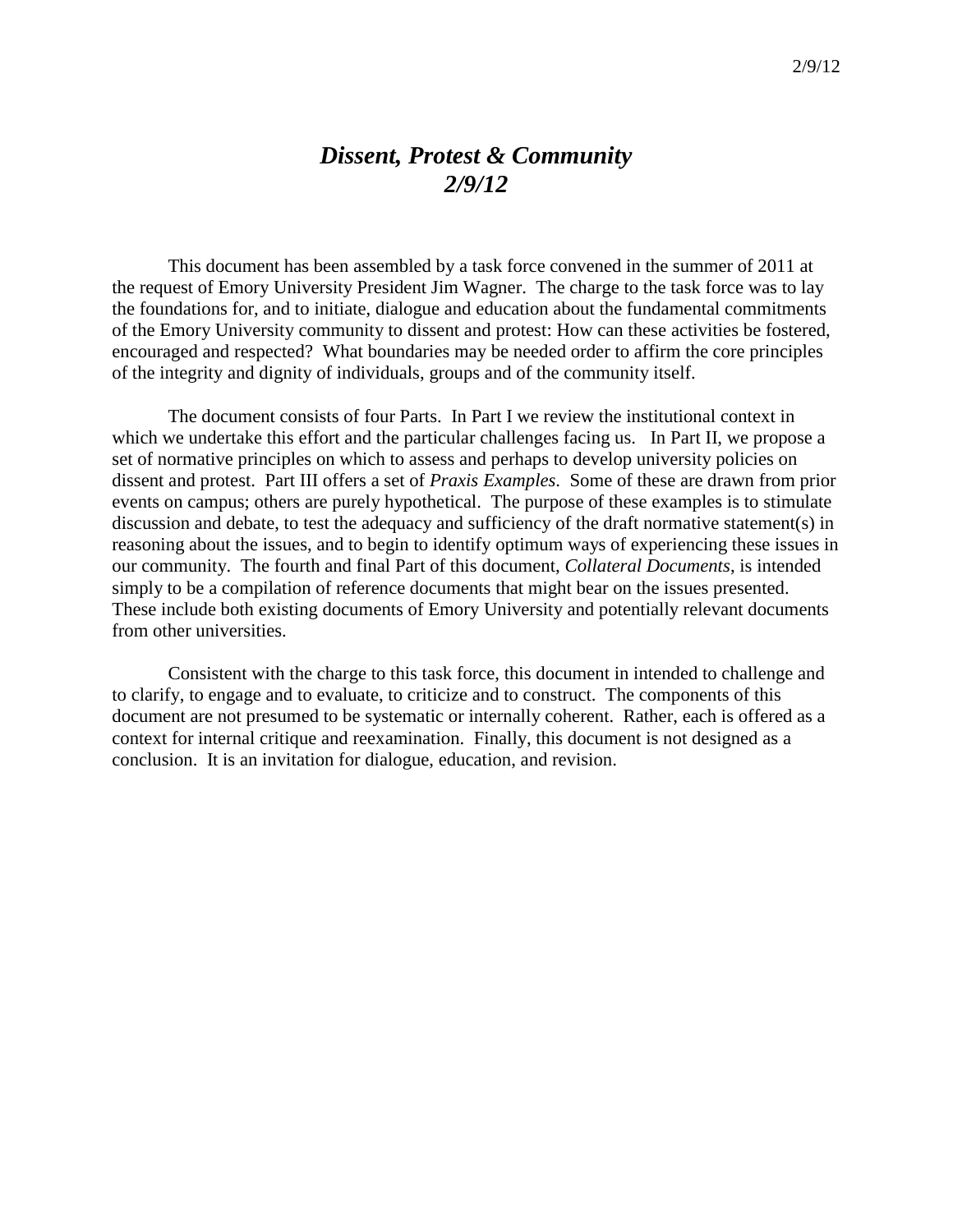## *I. The Context*

#### Towards a Vibrant University Community

As a university community, we strive to encourage and to incorporate diverse voices. We do so in part because such diversity is our reality; indeed, it is a growing reality as the world presents us with a range of new challenges. But our support and respect for a diversity of voices also reflects the best of our national traditions. It reflects our desire to nurture active, responsible citizenship. And it reflects our belief that the health of a university, including the pursuit of intellectual growth and constructive contributions to the world around us, requires a variety of voices.

Our record in accepting and promoting this variety is distinctly uneven. This is in part because many, different voices are not always harmonious. Rather than a melodious choir, diversity can sound discordant, even jarring, especially when these voices are expressed through dissent and protest. Yet, dissent, and its corollary of protest, are important, even necessary mechanisms through which members of a community often express differences and disagreements. At this point in time, however, we are not clear as a community on acceptable forms, sources, and extent of dissent and protest.

### The Challenges of Dissent and Protest

Establishing community norms and standards for dissent and protest is not easy. First, such activities function as mirrors that hold our community accountable. Acknowledging our own failings is rarely easy: It involves questioning past practices, challenging existing interests, and recognizing gaps between our words and actions. Second, dissent and pr otest requires tough balancing: between the benefits of tranquility and those of turbulence; between the importance of respecting authority and the need to challenge it. Third, achieving community standards for dissent and protest presumes clarity on *who* is in our community. The university is, after all, not a homogeneous democracy in which all citizens ideally have an equal vote. We are faculty, staff and employees, directly employed or employed by affiliates and contractors, with different functions, interests, and influence. In these conditions, a precise definition of our community is itself a challenge. Fourth and finally, we confront new challenges. To be sure, universities have traditionally faced tough issues, such as civil rights, military recruitment, union representation, curricular content, and gender and racial/ethnic diversity. Today, we face everintensifying global competition; the widespread and increasing use of contract labor; steep tuition costs and probably the most uncertain employment prospects for students since WWII; a sustained national debt crisis; and a highly polarized national, political landscape. Such conditions will inevitably spawn new differences, dissent and forms of protest.

### Next Steps

How then do we achieve the kind of vibrant community we aspire to? How do we transform these challenges into opportunities for dissent and protest that do not stifle discourse but rather promote deeper and broad engagement and thus deepen our sense of community? In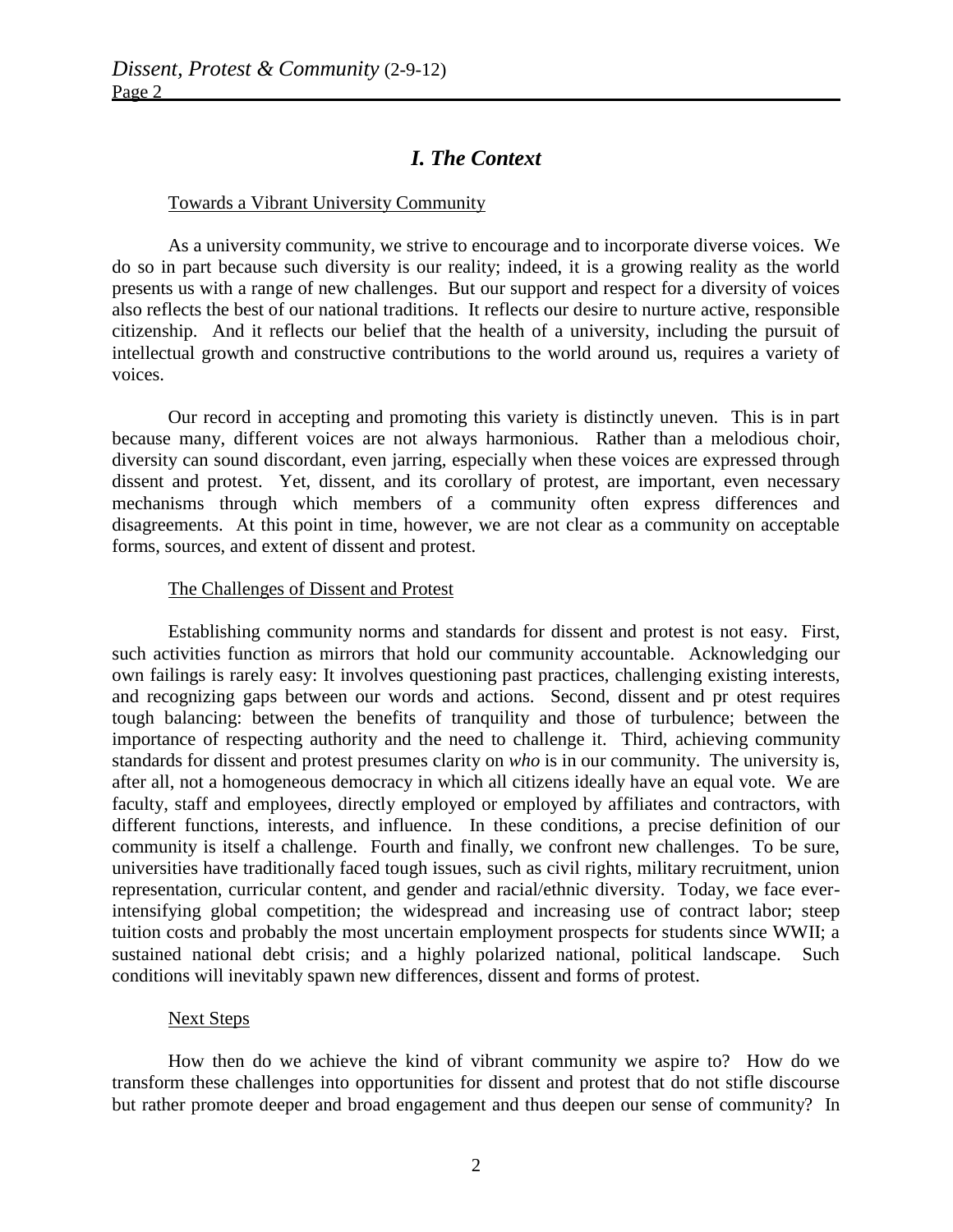addition to identifying the challenges and acknowledging our uneven record, we suggest the following as points of departure for the development of more specific norms and standards:

First, it is useful to take stock of past practice and rules. In what areas have we succeeded and where have we come up short with regard to reconciling the opportunity for dissent and the need for community cohesion and stability? What are existing standards and how, if at all, might they need revision?

Second, we need to sharpen our understanding of new challenges.

Third, we should attempt to be clear about the importance of being "responsible." For those with a voice in the formulation of standards covering dissent and protest, it means that boundaries must be clear and consistent with our mission as a community. For those with the power to enforce boundaries, it means doing so with an awareness of that mission. For those who seek to improve our community through dissent and protest, it means being engaged in the process of establishing boundaries, acknowledging these boundaries, and accepting the consequences for exceeding them.

Fourth, the process of formulating standards and establishing rules should involve input from throughout the community. This means providing incentives and resources – time and money – to support discussions in residence halls, fraternities and sororities, faculty meetings, and various work sites.

Finally, it would be useful to examine ways in which other universities have addressed issues of dissent and protest under present conditions. What kinds of lessons are useful for us and why?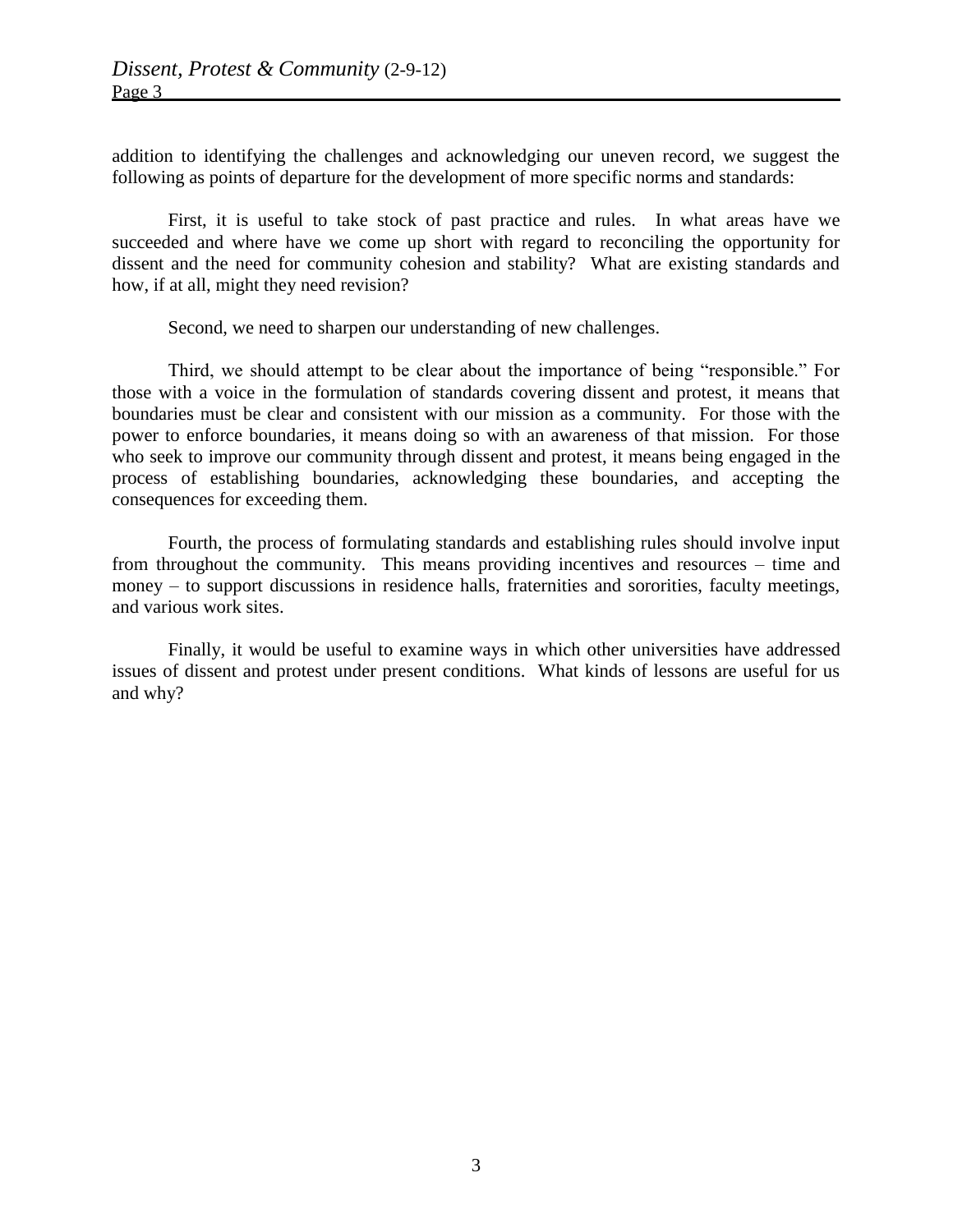## *II. The Normative Foundation*

Our community is grounded in a deep and courageous commitment to diversity and difference. The nature of our life together and our shared pursuit of intellectual growth and positive transformation presupposes the existence of dissent. Dissent is both necessary and essential to a thriving community.

Our community is also grounded in deep and abiding commitments to the integrity and dignity of individuals, of relationships, and of the community itself. Our community is far more than a collection of individuals or particular communities. It is life together with shared commitments to common endeavors.

Dissent, and its corollary of protest, are seeds that allow a community to blossom and the mirrors that hold a community accountable. The power of dissent lies less in the number of persons expressing dissent and far more in the substance of the message. Dissent can be that which is the voice of a minority but it can also be that which protects against tyranny of a minority.

We are a community striving to reconcile unity with diversity, to balance order with energetic exchange, to ensure respect even as we encourage dissent, to weigh the benefits of tranquility with those of protest. These tensions are inherent in our community. Resolving them is difficult, and we have not always succeeded in doing so constructively. Our challenge is to strength our capacities to affirm these tensions in a manner that deepens our commitment and contribution to our community as citizens. Respect and responsibility are central.

As our community affirms and embraces the vitality of dissent we must also embrace certain boundaries that respect and protect both integrity and dignity. Dissent, and boundaries to dissent, should rarely if ever be mutually exclusive. Our responsibility is to affirm simultaneously the opportunity for dissent and the on-going life of the community. Just as the life of a community is not static, the nature of dissent and the boundaries for the expression of dissent must be dynamic and fluid.

Balancing the value of dissent and protest with the other values of our community necessarily results in tension among our commitments. It means that boundaries must exist in a manner that maximizes the opportunities for conflict resolution through fair and useful exchange. The implications for our members' responsibilities are significant. For those who seek to improve our community through dissent and protest, it means acknowledgment of boundaries and acceptance of consequences for exceeding them. For those with a voice in their formulation, it means that boundaries must be clear and consistent with our mission as a community. For those with the power to enforce boundaries, it means doing so with an awareness of that mission.

When dissent and protest are directed towards that which is largely external to our core community, our responsibility is to affirm the value of such expression and provide space for it. When dissent and protest are directed towards that which is internal to our core community, greater care must be taken so as not to confuse our community's commitments and boundaries with arrogance.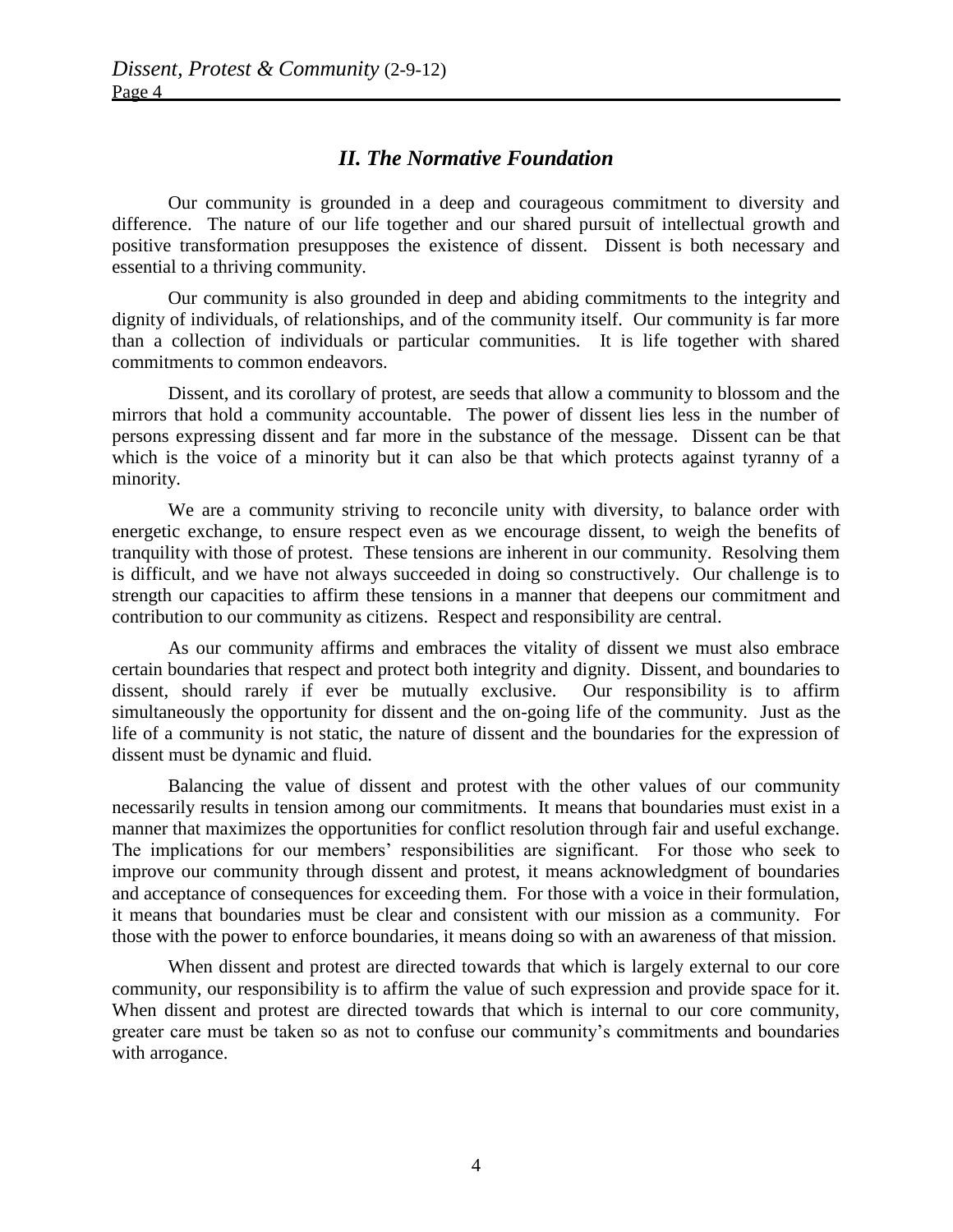### *Dissent*

Our community affirms, fosters and encourages the opportunity for dissent as a natural dynamic within a thriving community. The modes and methods of dissent are rich and manifold. It may be silence and passive in nature; it may be expression and active in nature. The forms of dissent may be by symbols, by speech, by expression, by action. Dissent may be the expression of an individual but it can also be that of a collection of individuals, a distinct organization, or a special interest group.

The opportunity for dissent is honored as a value in itself. Honoring dissent neither implies nor compels agreement with the substance of the expression. The goal of dissent may simply be expression alone. When the expression of dissent is at the same time an invitation for dialogue and discussion, emphasis is placed on ensuring the possibility of process for the exchange of views, including third party facilitation when appropriate.

The underlying motivation for dissent bears little relationship to the substance and process of the community's affirmation of dissenting voices. The prophetic voice is the dissenting voice precisely because it calls into question the status quo.

Because of our commitment to diversity and difference and the vitality of dissent, our community fosters a multiplicity of contexts for the exchange of views. Through a broad spectrum of print and electronic media, through a commitment to research and pedagogy, through informal and formal events as a living body, our community engages intentionally in affirming the exchange of differing views. At times this is best done through dedicated physical spaces, focused events, or targeted discussions.

Because of the abundance of modes and methods of expressing dissent, it should be rare that dissent encounters strictures or structures which limit it. Our community's commitment to integrity and dignity in pursuit of intellectual growth and courageous inquiry means that the form and substance of dissent within our community must also respect these commitments. The responsibility of the community is to affirm dissent which is able to respect these commitments as well.

### *Protest*

Protest is dissent with a goal of change. Protest challenges the status quo by arguing for transformation. As with dissent, protest may be directed towards a concept or a behavior, a rule or a structure.

Protest directed towards change in some aspect of the local, national or international contexts can and should be affirmed and accommodated by engaged planning between the community and the advocates of such protest.

Protest directed towards change within our community will be affirmed and accommodated with heightened sensitivity when the community is the focal point of the desired transformation. The community has a responsibility to listen and to engage in discussion and deliberation about the issues presented and to pursue inquiry and education about the issues. When possible and appropriate the community will involve others to assist in the discussion and deliberation.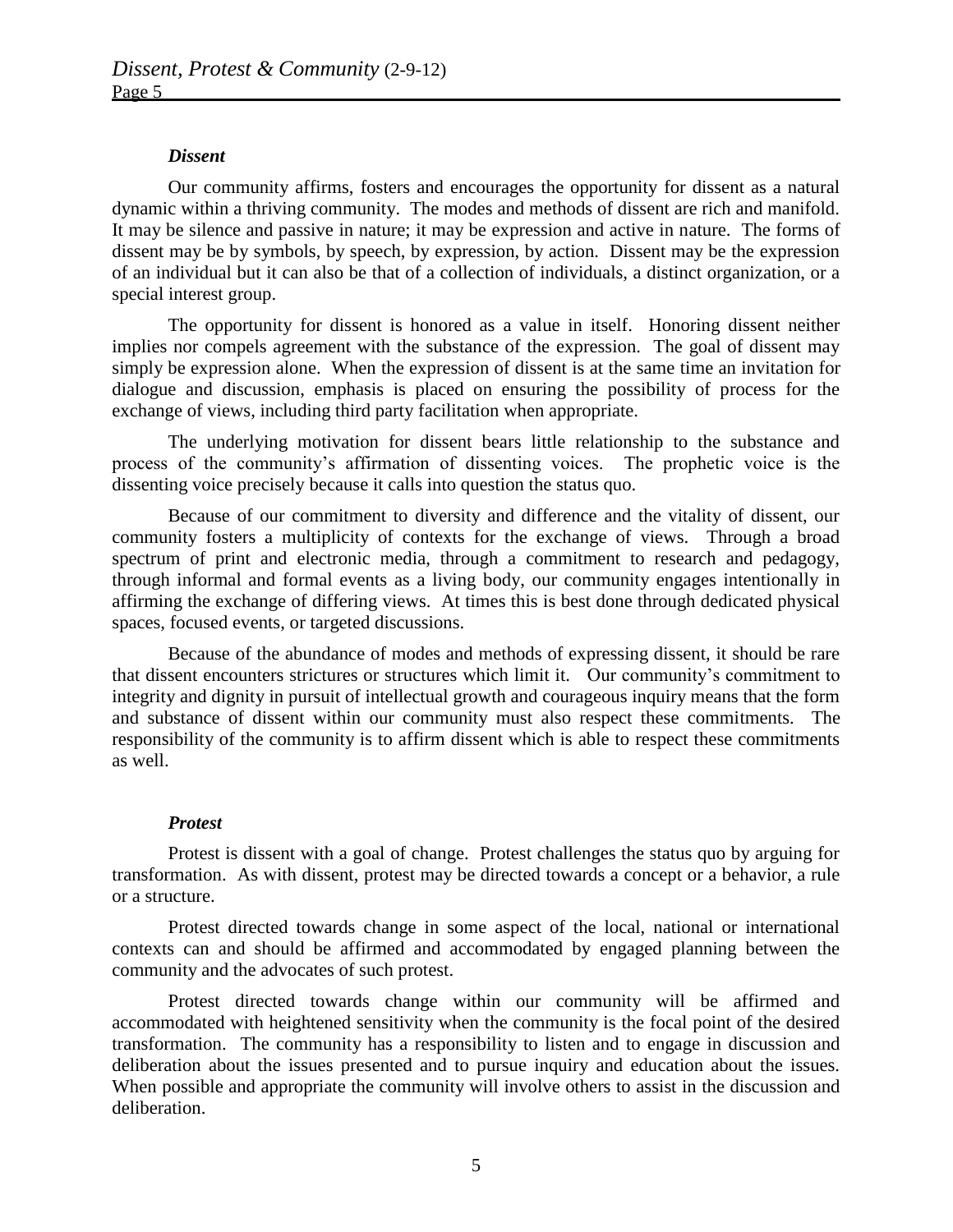The primary difference between dissent and protest lies not in the substance of the message but in the practical challenges that are considered, faced and tested while simultaneously affirming the value of protest and other aspects of the life of the community. Ongoing work is required by the community to accommodate protest and our commitment is to do precisely that. Whenever feasible our community will engage with those seeking to protest to create intellectual, spiritual and ethical places and spaces that maximize the expression of the protest and minimize adverse impact on the other aspects of community life.

### *Community*

Both dissent and protest are embraced and affirmed as core to our community. They are embraced precisely because of who we are as a community. Because they occur in the context of our community they must be affirmed in balance with the entire community and the commitments of our community to integrity, dignity and mutual accountability. Our community is one which lives in the context of broader constitutional, civil and criminal laws which establish minimum criteria for our life together. Our community is knit together by additional normative commitments which are grounded in our past and which serve as guideposts for our future. Our community lacks jurisdiction over physical spaces beyond its geographical boundaries, such as public streets and sidewalks, but does have either concurrent or paramount jurisdiction over its physical spaces and the fabric of its life.

Our community has a broad, deep and inclusive sense of its membership. Acknowledging the complexity of describing membership, our community includes faculty, staff and employees including those at our various affiliates. We also include members that the outer margins, extending to our neighbors by geographical proximity as well as other partners at the local, state, national, and international levels, including the public at large. Our community is both dynamic and multilayered in its membership.

Our commitment to affirm dissent and protest as vital to our community is highest when it involves those members at the core of the community for they are all responsible to honor all commitments of the community. The inclusive affirmation of dissent and protest changes as community membership moves to the periphery for the mutual commitment itself becomes more tenuous.

Balancing the value of dissent and protest with other values upon which our community is grounded necessarily means that conflict in commitments is inevitable. It also means that boundaries can and must exist in a manner which maximizes the capacity of conflict to produce fair and useful exchange while preserving our values. The efficacy and justice of such boundaries depends upon our ability to ground the values which are in conflict with our shared commitments. The boundaries must be formulated and experienced with clarity, prospectivity, predictability and adaptability. All boundaries must be congruent with the values and the precise conflict presented.

The possibility of sanctions for violations of boundaries is essential for the protection of the values to which our community is committed. A sanction is never to be imposed to discourage dissent and protest, and only to be used to honor the boundaries that protect the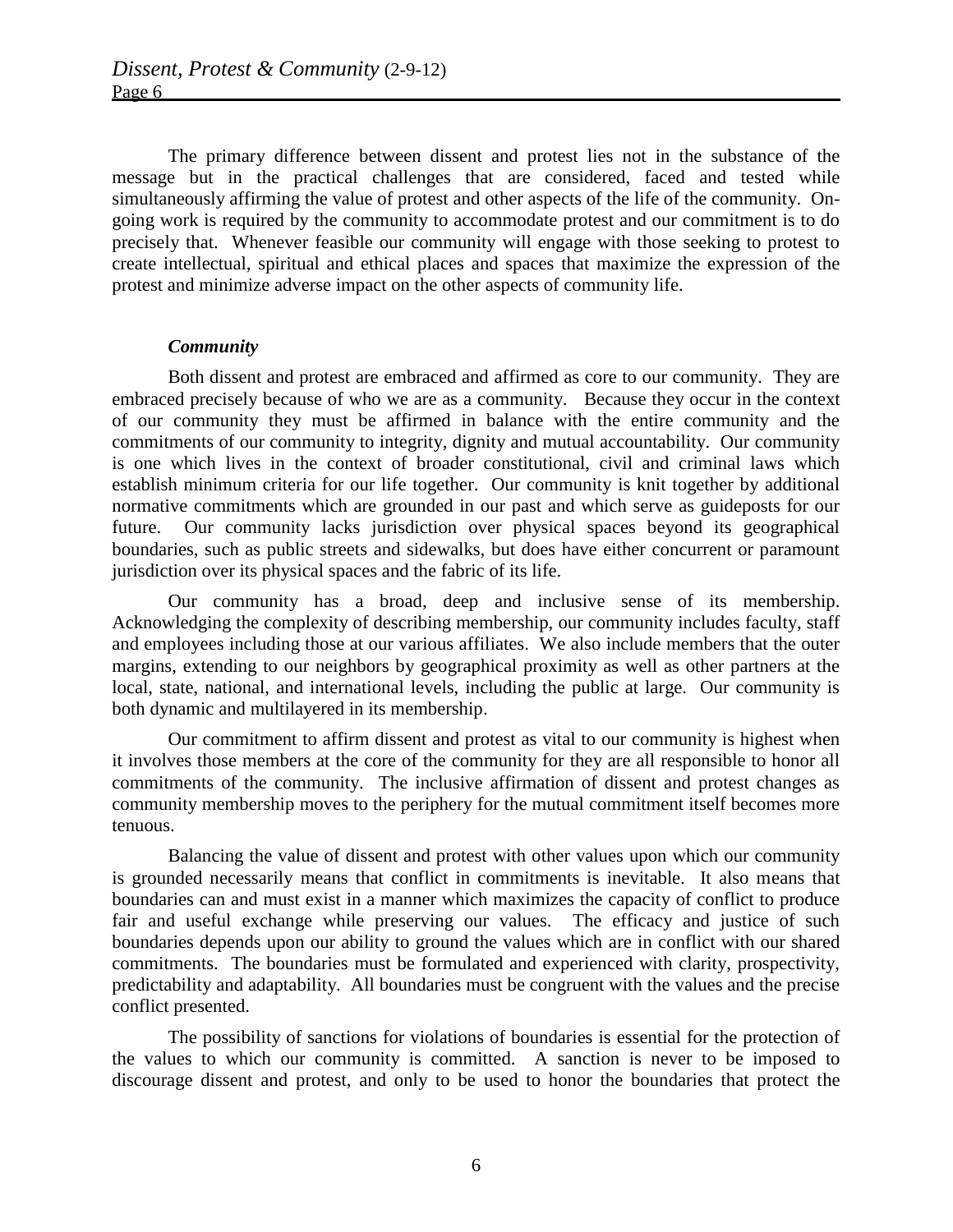values and commitments of the community. Our community bears the responsibility of grounding boundaries and sanctions that define our life together.

Our affirmation of dissent and protest is based in part on our commitment to courageous inquiry. This commitment entails recognizing new challenges facing our community; it means accepting that new challenges will generate new tensions, new disagreements, and new demands. Courageous inquiry is the affirmation of creative tension in an ever changing community.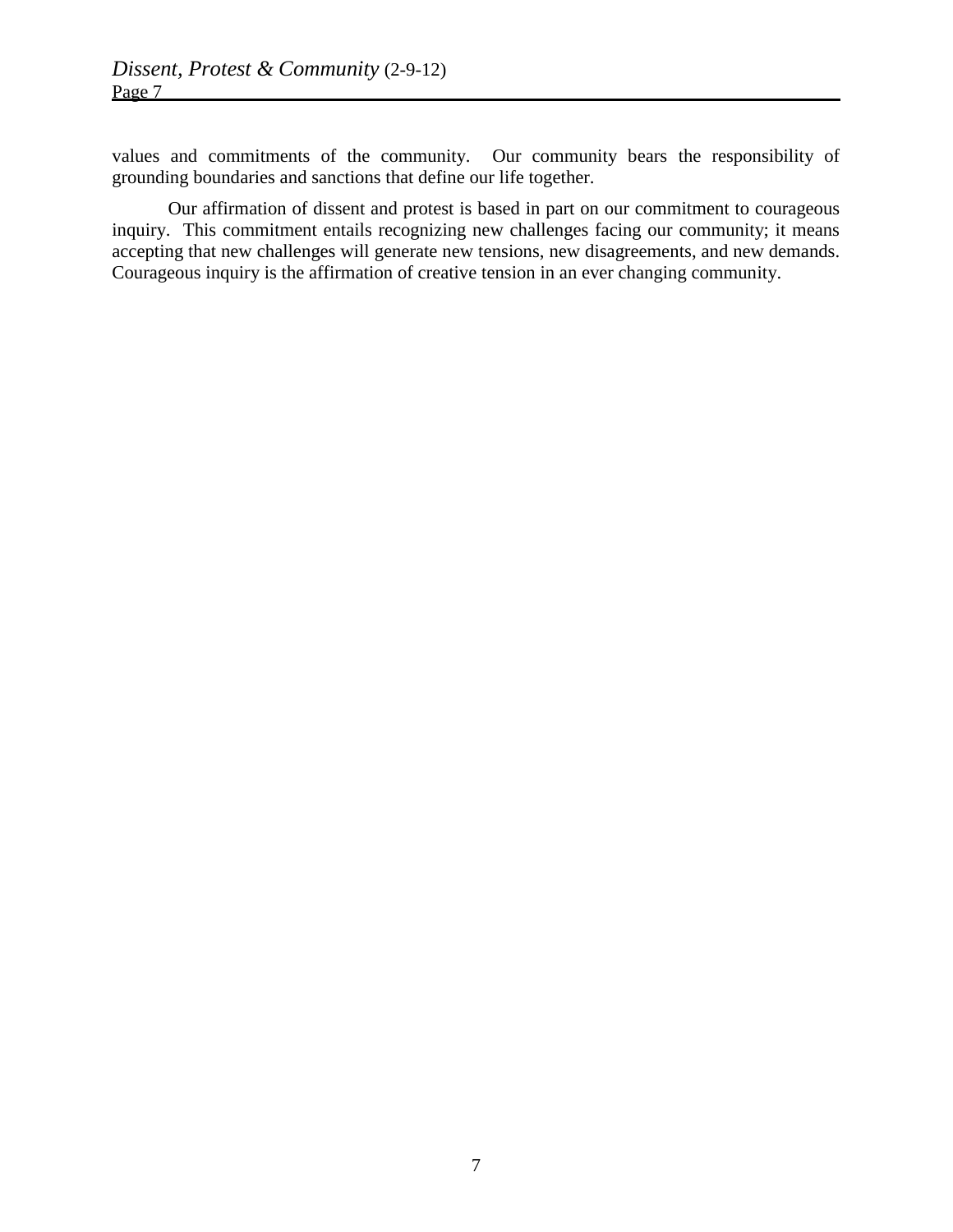# *III. Praxis Examples*

(The "I" in these examples is the contributor of the examples, and the example is as remembered by contributor.)

The following Praxis Examples are presented for purposes of discussion designed to test the validity and sufficiency of the foundational propositions in the Normative Statement. These examples are simply ones that have been received by the Task Force, and are accepted as submitted. The issue for purposes of this document is not so much the historical or factual accuracy of the description, but the possibility that the example can stimulate open dialogue on the whether we have identified the essential principles to guide the proper resolution of the issues in terms of dissent, protest and community.

- 1. **Louis Farrakhan speaking on campus**: Farrakhan was invited to campus by an Emory group, who also wanted to make his speaking (at Glenn) an open to the public event. We struggled with our intellectual and communal commitment to free speech and our valuedriven resistance to hate speech (what was perceived as hate speech). Another campus group decided they would organize an "action" in front of Glenn Memorial Church. Several versions of that "action" were discussed, a silent protest with armbands, a silent arm-in-arm line that would block the door, a vocal protest including signs.
- 2. **PETA** (perhaps joined by other animal rights persons or groups): attempting to breach the fences and get into the Yerkes Primate Center near campus: In some way, campus officials knew this "action" was planned for a specific date. Preparatory discussions about strategies and decisions were held. Decisions were made and police staff (others?) were trained and assigned roles. **PETA** members and (I believe) others were arrested, physically removed, and charged.
- 3. **Defacement of Succah:** The first time the Jewish community built a Succah in celebration of their religious holiday, it was defaced overnight. No group claimed responsibility for the action (to my knowledge). Discussions involved the fact that it was located in a high traffic area, meaning some perceived it as blocking a highly trafficked campus path because of its proximity to the literal sidewalks (not on them). Processes were not clearly in place to even begin a discussion of this event- we had not faced such a public affront to religious life. Those had to be established and then discussions begun amid heated and emotional upset.
- 4. **Gay, Lesbian, Bi-Sexual March and Demands:** The LGB (and eventually T) community decided to peacefully march in protest to the lack of services and rights available to them at Emory. Chanting and carrying signs, they marched into the Administration Building and "took over" the fourth floor hallway. Sitting there for approximately thirty minutes, a representative group, which they chose, met for 2 hours with President Laney. After that conversation, reaching mutual agreement on committee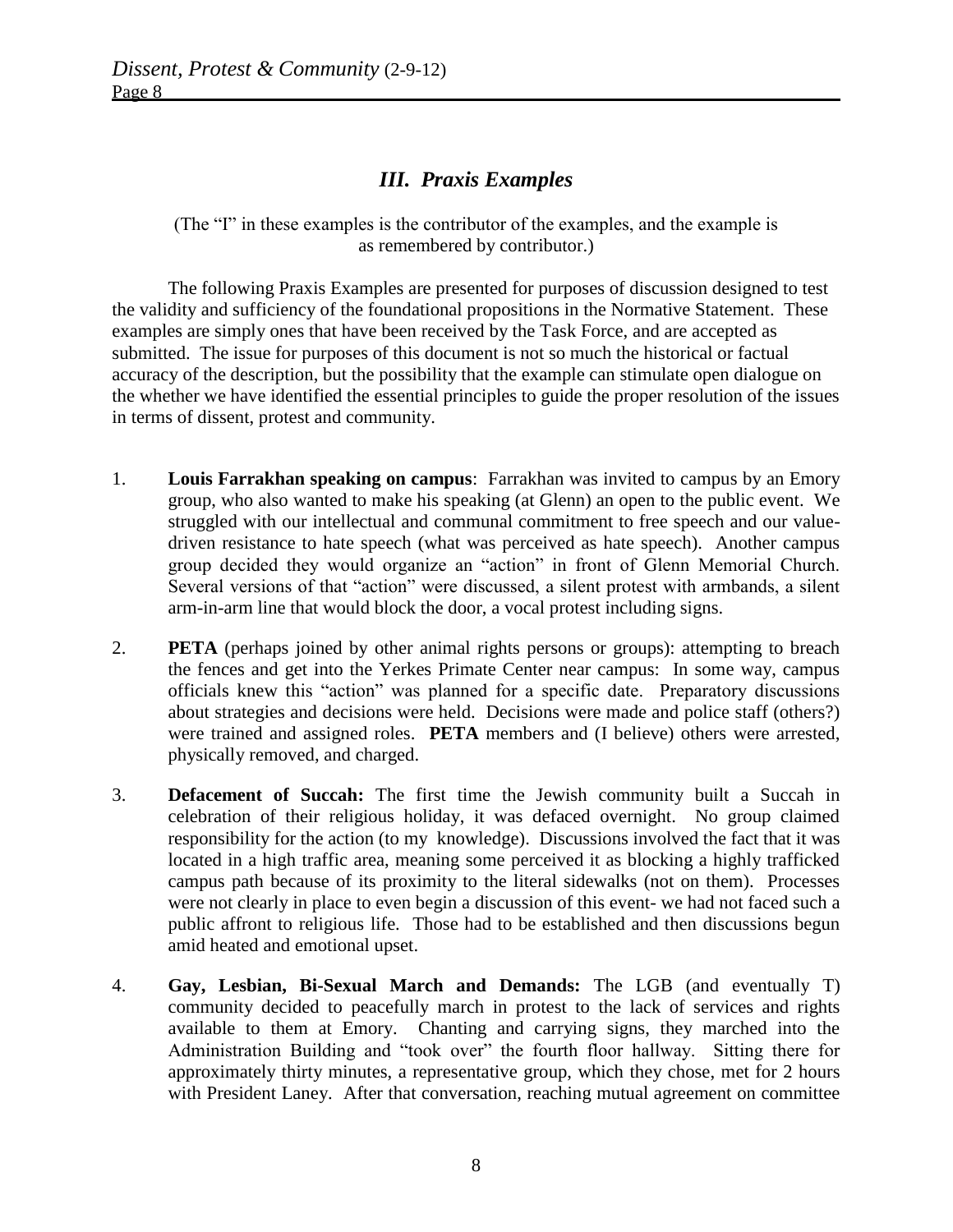membership, agenda, and time frame, a committee was established to begin discerning and calling for explicit changes in services and rights. The process took a number of months. [In a somewhat similar vein, after two campus rapes, a major outcry including Wheel Editorials and quad activities began regarding safety, services, and rights for women and racial and ethnic groups. A "town hall" meeting was held that lasted almost three hours with an open mike. President Laney received the comments, sometimes replying, along with a few other university officials). Mostly, this was a venting and listening public event in Glenn Memorial Church. A large university-wide committee with sub-committees was established, which set goals, processes, and time-lines. Within the year, The Multi-cultural Center was established and the Women's Center among other programs and budgets.]

- 5. **"The Anthropology – 'N-Word'-Incident":** Immediately after the incident, President Wagner held a town-hall meeting in Glenn Memorial Church. The meeting was energized and highly contentious. Pres. Wagner was challenged by students alleging institutional racism. Other meetings followed and this particular incident was placed in the context of other cases of racial insensitivity if not plain old racism. A number of faculty (over 20?) published a sign letter in THE WHEEL affirming their belief that the institution was racist. My own experience was in helping to organize meetings of faculty. These were difficult, especially because there was a real effort to include people who were skeptical as to the seriousness of the "institutional racism" allegation. These meetings, and others, helped contribute to the TCP. For me, the key thing was to hear all voices. Indeed, that has been, I think, one of the strengths of the TCP.
- 6. **THE WHEEL and the Obama Election:** In 2008, THE WHEEL editorial staff decided not to highlight Obama's election in its Friday edition following the election. They did so based on the belief that the election had taken place on Tuesday and that the major media had already covered it extensively. Many African-American students protested strongly, arguing that it was indeed big news, and that failure to make it a big front-page headline was an affront to African-Americans (I think this was how it played out). There was eventually a general meeting of "both sides." I didn't attend the meeting, but my impression was that it didn't resolve much. I had the opportunity to talk extensively with one of the editors who happened to be one of my students. She laid out the editors' reasoning, talked about how extensively and painfully they discussed the issue and made the decision, but eventually recognized that there were no black students on the board and that there was in fact no black voice in the decision. The point wasn't whether this was "new" or "old" news but rather whether the news was highly significant historically and to a significant sector of the community. I do not think there has been any growth in African-American presence on THE WHEEL.
- 7. **David Horowitz: Speaker:** Controversial speaker David Horowitz spoke at White Hall three years ago. Student protestors stood during his speech and lectured over him which kept the audience from hearing his comments. Due to the threatening nature of the protestors and the inability for Horowitz to be heard, the speech was halted. A planning meeting of protestors was scheduled the night before and some Campus Life staff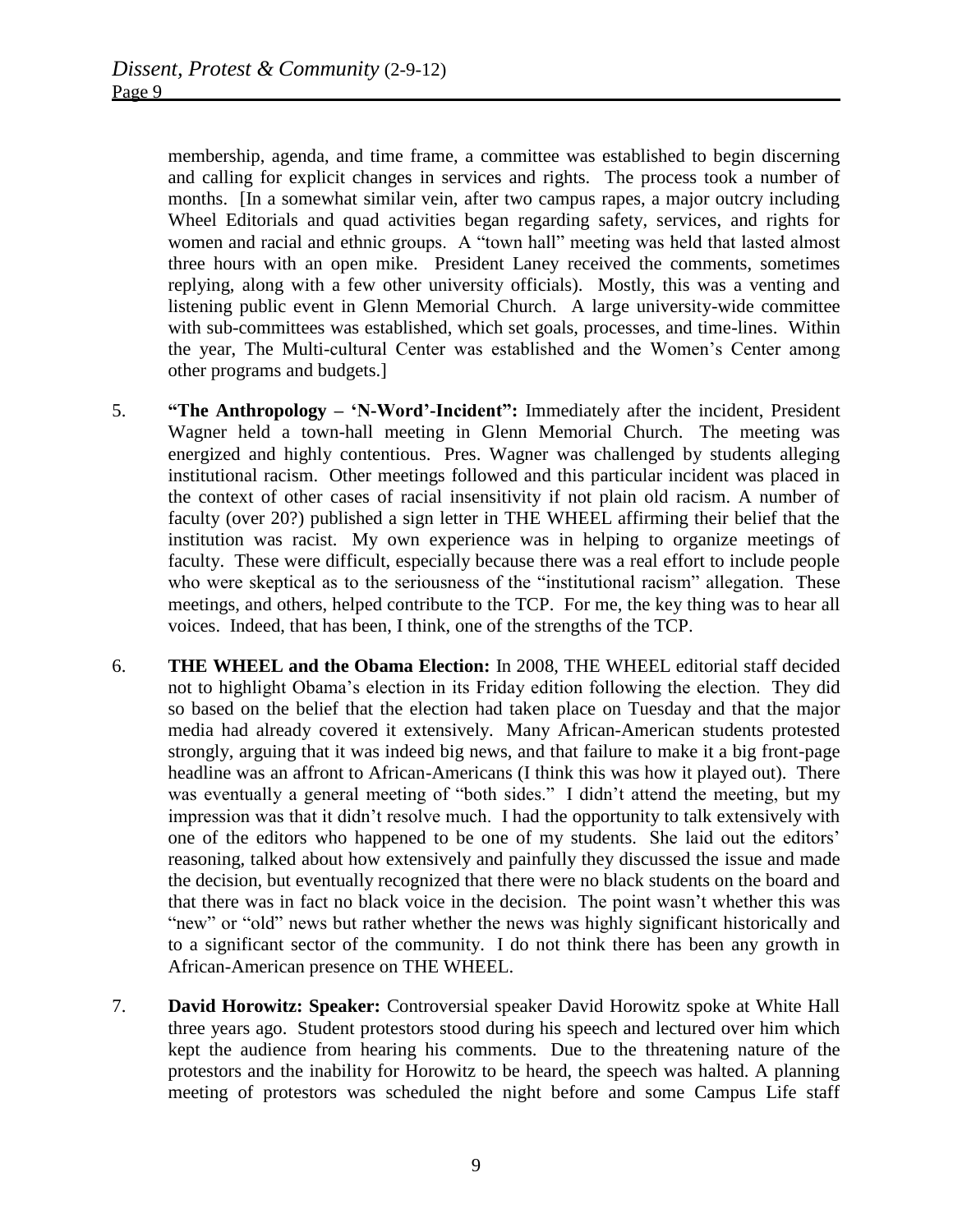attended. Many of the leaders of the dissenters were non-Emory persons. The night of the program the organizing group complained that freedom of speech was trumped by someone else's freedom of speech.

- 8. **Flyers for Occupy Atlanta:** A registered student stood on the Cox Hall Bridge handing out flyers about the Occupy Atlanta group's activities. He was encouraging passers-by to become involved. It was reported that Emory Police spoke with the student and told him that he would not be allowed to hand out his flyers. He was reportedly told that if he wanted to hand out flyers about **Occupy Atlanta,** he would have to pay \$50 to reserve a table in the DUC from which he could disseminate information.
- 9. **Arrest of Sodexo Protesters in April, 2011**. Last Spring, after more than a year of raising questions about Sodexo's labor relations at Emory and elsewhere, students affiliated with SWS (Students and Workers in Solidarity) determined to take further steps. They held a protest gathering outside the Administration Building and then moved to "occupy" the building's fourth floor to pressure the Administration to meet their demands. This sit-in was fairly brief and to my mind quite orderly. I made a number of short visits to the group, urging that they think through how far they were prepared to push this tactic; and they seemed to me generally more interested in enhanced dialogue than in provoking a head-on confrontation. In any event, once threatened with arrest they left the Administration Building and camped outside. This second "occupation" lasted several days, during which I again made several visits to the group, again urging they think through their tactics and goals. I particularly urged that they appreciate Graduation was fast approaching and that the Administration was almost certainly not going to let them remain in situ during that event. The SWS members I talked with appeared fully aware of this latter factor and implied (so it seemed to me) they had fall-back positions in mind. On the evening of the arrests, an SWS member called me, in some distress, saying "they're taking our tents down." I rushed over from the gym to find several Facilities Management people and a senior administrator disassembling the camp site. I spent a few minutes mediating between the administrator and SWS over the issue of where the students' personal property was being taken. But then, believing that no one--at that point--anticipated further dramatic developments, I went home. Only to learn later that night about the arrests. A concluding thought. There are competing narratives about what immediately preceded the arrests: the precise content and timing of warnings issued; the understandings given and received about use of campus space; etc. And in particular there's been much discussion over whether the students knew, or should have known, they faced police action for camping on the Quad. My conversations with SWS members prior to the event, together with the arrestees' statements after their incarceration, lead me to believe those arrested had not self-consciously aimed to end up in jail. But even if this had been their intention, it remains to ask whether the University acted wisely. Some 6-7 days elapsed between the arrests and chairs going up on the Quad for Graduation. One cannot help but wonder whether this time might not have been used to allow faculty and others to work toward another solution.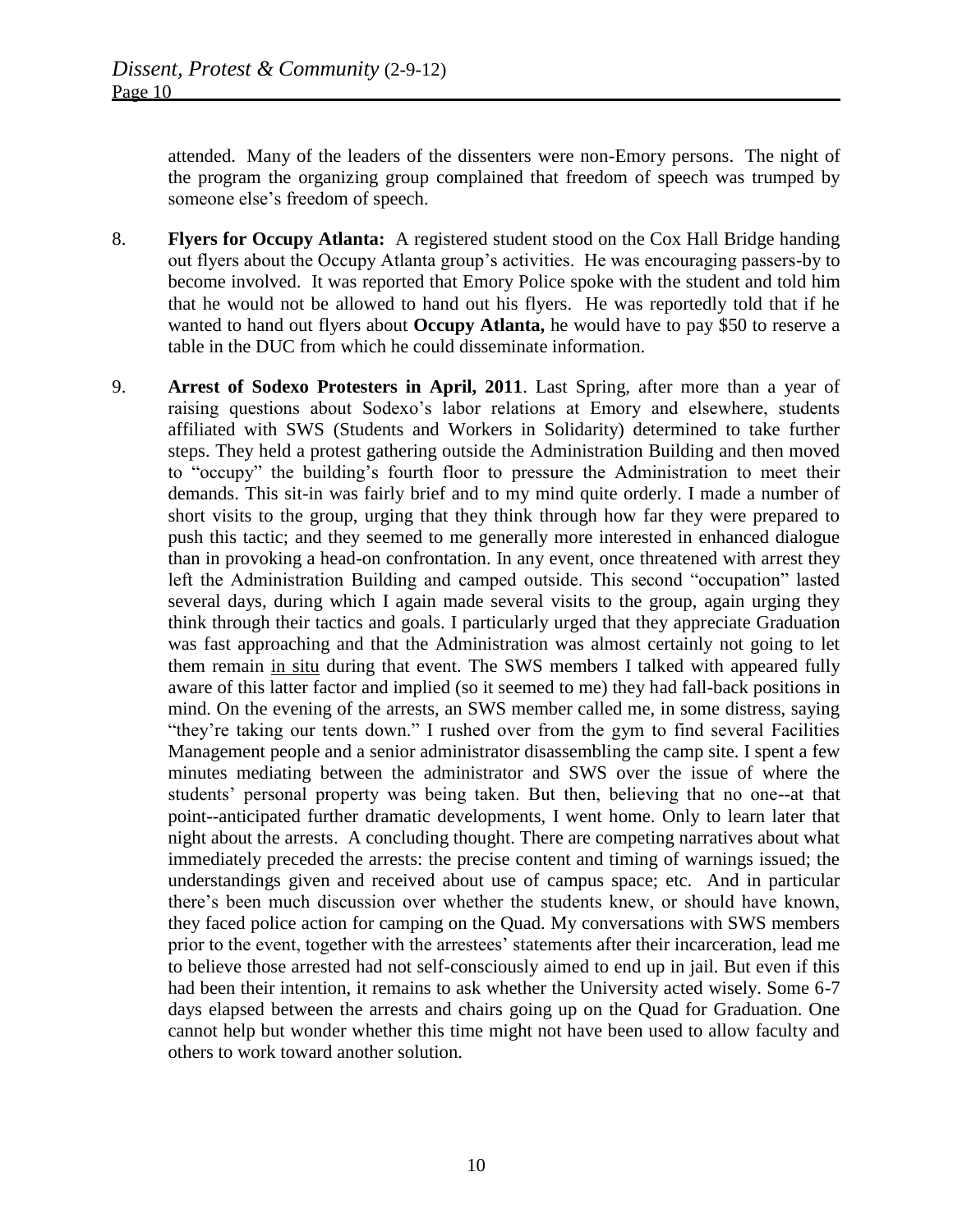# *IV. Collateral Documents*

(This is a preliminary list of policies that are potentially relevant to discussions.)

### Documents of Emory University

- 1. Emory University Freedom of Expression Policy, revised January, 2009.
- 2. Emory University, Residential Life & Housing Standards and Policies, (Undated)
- 3. Emory University Policy 1.3, Equal Opportunity and Discriminatory Harassment Policy, effective April 134, 2007, last revised April 13, 2007.
- 4. Emory University Policy 4.62, Employee Relations, effective March 30, 2007, last revised June 29, 2010.
- 5. Emory University Policy 5.1, Information Technology Conditions of Use, effective March 31, 2007, last revised March 15, 2011.
- 6. Emory University Policy 8.1, Undergraduate Code of Conduct, effective August 16, 2010, last revised August 17, 2010.
- 7. Emory University Policy 8.5, Campus Life Student Organization Speakers Policy, effective March 7, 1995, last revised December 2, 2009.
- 8.

Documents of Other Universities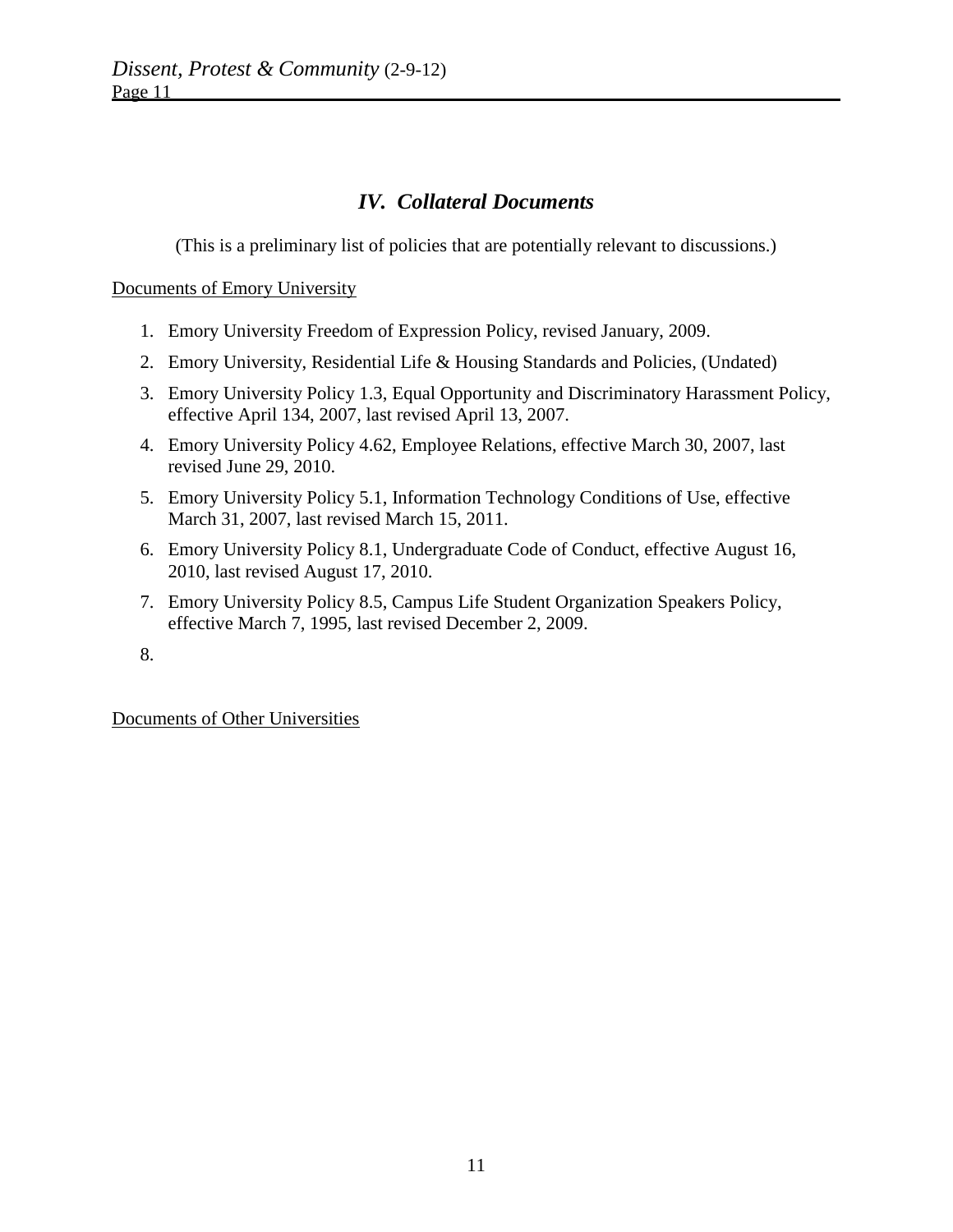# **Emory University Freedom of Expression Policy**

### **(as revised January, 2009)**

### **Freedom of expression, dissension and others forms of protest**

As members of a community, it is imperative that we recognize the right of all individuals to share their opinions, even if we disagree with those opinions. As a community, we must strike a balance between the right to share one's opinion and the right to disagree with that opinion. We must also use our rights responsibly, for there are consequences for both the use of one's words and one's reaction to those words.

There is room for disagreement in any functional community. Forms of acceptable peaceful dissent or protest include: picketing, orderly demonstrations, distribution of leaflets, or peaceful assembly. Expressing one's opinions or viewpoints must be viewed from the perspective of the Sponsor (the person, or group holding an event), as well as the perspective of the Dissenter or Protestor (the persons or group who hold an opposing viewpoint than might be expressed at an event organized by the Sponsor.)

The following will apply to all Emory University students, faculty and staff members. All forms of peaceful dissent will be subject to the approval of the appropriate University official. These forms of dissent will be permitted unless such an event interferes with the normal functioning or operation of the university, or significantly impede the rights of other individuals to participate in an event (such as a lecture, ceremony, interview or public event), or the acts of violence or harassment occur.

### • **Encountering dissent in the process of program planning:**

o Accept that individuals have a right to disagree with the position of your organization/department or sponsored guest. All forms of dissent must be nonviolent. Such events are not to be abhorred, but are to be viewed as opportunities for expression, discussion and understanding.

 $\circ$  If you know, or are concerned, that your event may create controversy or a strong reaction on the part of other community members, please contact Lieutenant Finley of the Emory Police department (404-727-8005) to make sure that your security needs are met.

o For student organizations, it is also important that the group work closely with a staff member from the Office of Student Leadership  $\&$  Service and follow the appropriate event checklist.

o If your event will involve a lecturer or guest, it is strongly advised that your organization/department reserve a large room and designate that room a "Free Speech Area." With such an accommodation, individuals who oppose the viewpoints shared at your event will have a space, which is separate from your event, to express themselves and react to the event. Their expression will not interfere with any other individual's ability to participate in your event.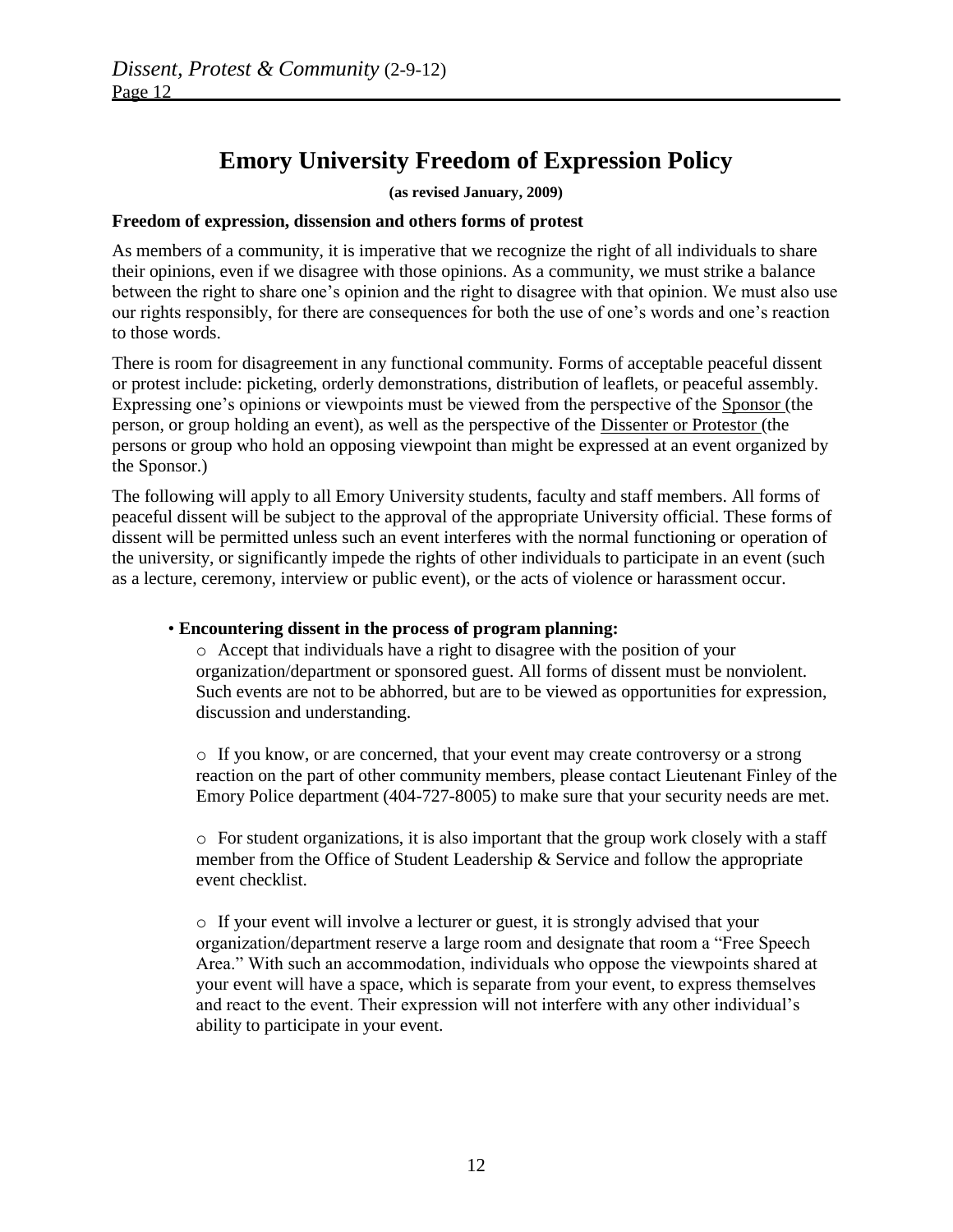o Consider holding a moderated event with the individuals who oppose your position or viewpoint to further explore the issue. Such an event should not occur at the same time as the event in question. The goal of such an interaction would simply be to further understanding of multiple perspectives- not to convince another individual that your opinion is the only, or more, correct opinion.

#### • **Protesting or dissenting to a program, speakers, or event:**

o From time to time, a member of the Emory community may have a position on a topic that creates a strong reaction. Such events are not to be abhorred, but are to be viewed as opportunities for expression, discussion and understanding. All forms of dissent must be nonviolent.

o If your dissent is strong that you do not wish to attend the event, consider working with the Sponsor to reserve a large room and designate that room a "Free Speech Area." With such an accommodation, individuals who oppose the viewpoints shared at the sponsored event will have a space, which is separate from the event, to express themselves and react. This expression will not interfere with any other individual's ability to participate in the sponsored event.

o Consider holding a moderated event with the individuals who oppose your position or viewpoint to further explore the issue. Such an event should not occur at the same time as the event in question. The goal of such an interaction would simply be to further understanding of multiple perspectives- not to convince another individual that your opinion is the only, or more, correct opinion.

o All forms of peaceful dissent will be subject to the approval of the appropriate University official. Forms of dissent will be permitted unless such an event interferes with the normal functioning or operation of the university, or significantly impede the rights of other individuals to participate in an event or the acts of violence or harassment occur.

o There are specific areas on the Atlanta campus of Emory University which can be used for peaceful freedom of expression. Such areas will be designated as "Free Speech Areas."

o Emory University reserves the right to refuse permission to use a particular area for dissention activities. When this does occur, all relevant reasons and rationale will be shared with the organizers.

- o Protest or demonstration activities must not:
	- **Prevent the orderly presentation of a University function, activity or program such** as a lecture, ceremony, meeting, public event, or program.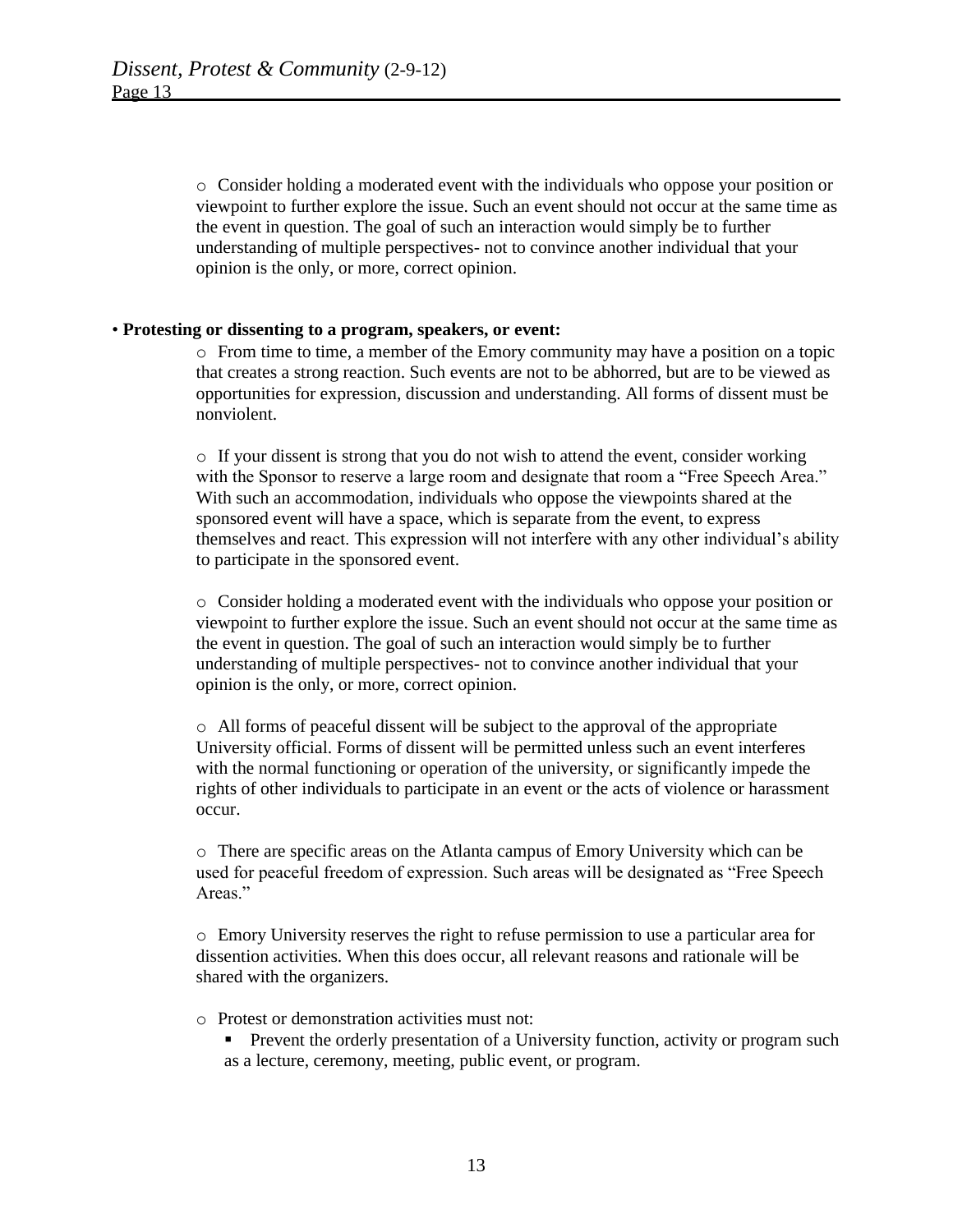Interfere with the ability of a person to move about the campus for legitimate purposes. This includes inside and outside of any campus buildings

If any of the requirements are not complied with, students or attendees will be subject to arrest and or disciplinary action.

### Free Speech Areas

If you would like to plan an event involving the peaceful dissent or protest of an event, speaker, etc. at Emory, the following areas are the best suited for such activities.

- The terraces of the Dobbs University Center
- The Asbury Circle traffic circle
- The Quadrangle (in front of Candler Library)\*
- Candler Library (the side facing Asbury Circle)\*
- Patterson Green between the Schwartz Center and Goizueta School of Business\*
- The lawn between Gambrell Hall and N. Decatur Rd\*
- Rudolph Courtyard
- The lawn between Dowman Drive and Atwood Chemistry Center\*
- The lawn between WHSCAB and the parking lot next to WHSCAB\*
- Grace Crumb Rollins Garden (along Clifton Road)

Many of these spaces may be reserved through different administrative offices. The first point of recommended contact to reserve a space appropriate for your activity would be the Dobbs University Center, Meeting Services Office at 404-727-6157. Student organizations may refer to the *Eagle Source: A Guide for Student Organizations* for additional information on space reservations. The Eagle Source is produced by the Student Government Association (404-727-6179).

### *Locations with an asterisk (\*) denote the following:*

*Demonstrations of a more quiet nature would be more suited for these locations since there are academic classrooms nearby. Amplified sound is not permitted before 5:00 pm.*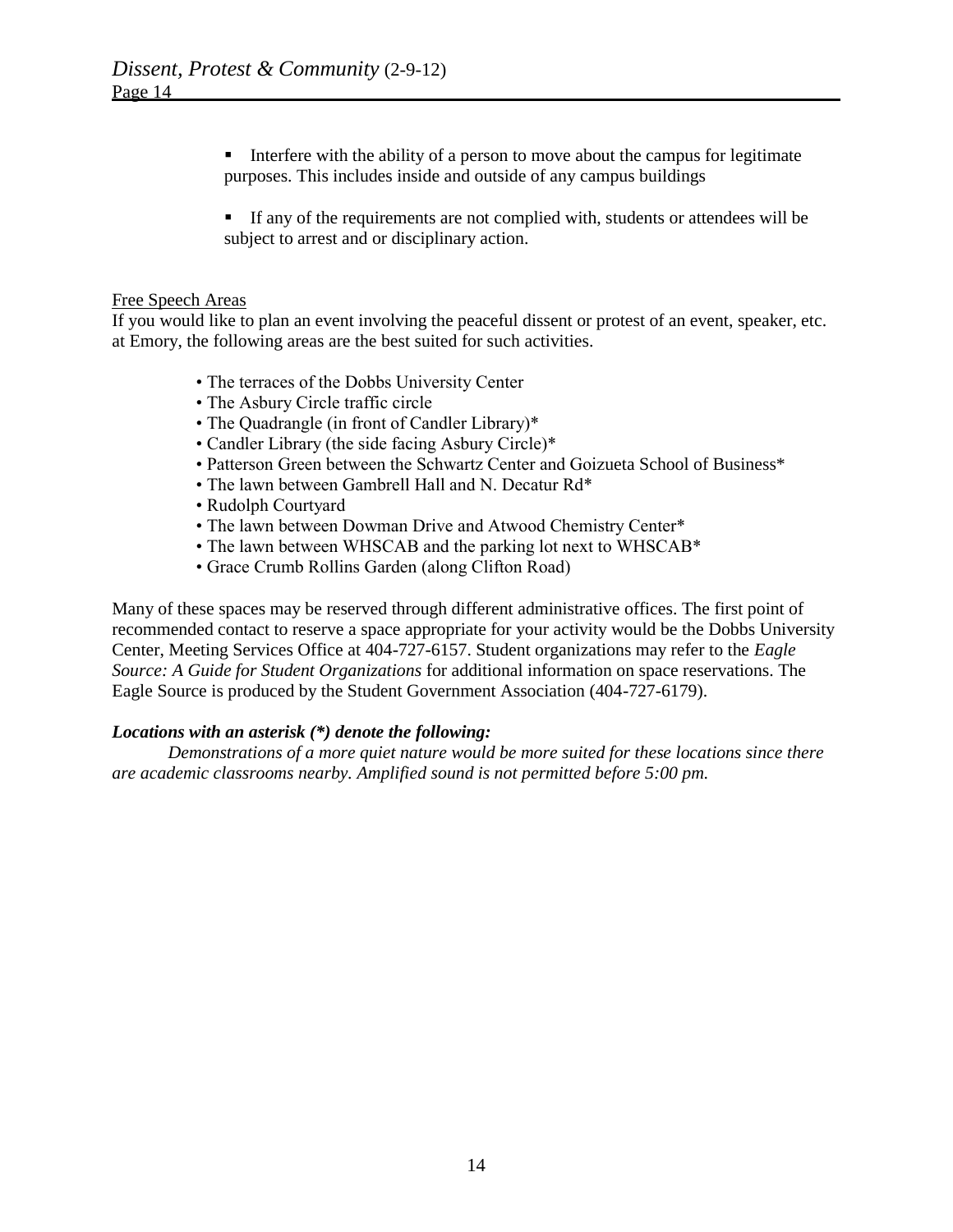## **The Task Force on Dissent, Protest & Community**

In June, 2011 the Task Force on Dissent, Protest & Community had as its original members, as well as the late Professor Rudolph Byrd:

Frank S. Alexander Sam Nunn Professor of Law, Emory Law School 404.727.6982 Frank.Alexander@Emory.edu

Bobbi Patterson Religion Department bpatter@emory.edu 404-727-2541

Thee Smith Associate Professor, Religion Department relths@emory.edu 404-727-0636

In the early fall, 2011 the Task Force expanded to include participation in one or more of its meetings the following individuals:

Carlos del Rio Chair, Global Health, School of Public Health cdelrio@emory.edu 404-727-1557

Rick Doner Associate Professor, Political Science rdoner@emory.edu 404-727-7914

Steve Everett Professor, Music Composition Steve.everett@emory.edu 404-727-7937

Nadine Kaslow Professor & Chief Psychologist, Grady, School of Medicine nkaslow@emory.edu 404-616-4757